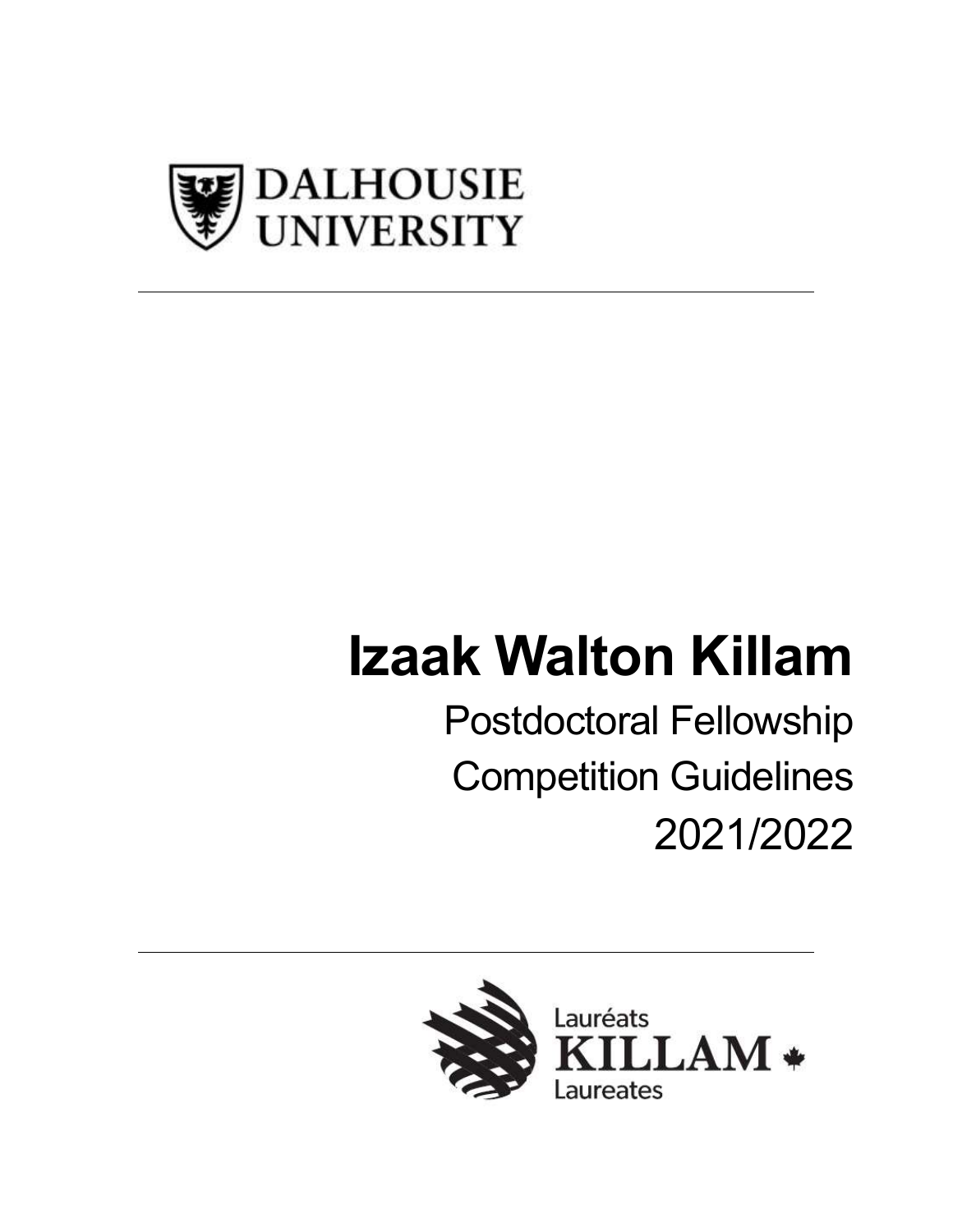

#### **GENERAL QUALIFICATIONS**

The intention of the Izaak Walton Killam Postdoctoral Fellowship program is to attract recently graduated scholars of superior research ability to Dalhousie University, and to provide the recipients with the opportunity to establish themselves as productive members of the academic community. The doctoral degree is understood to be a degree awarded primarily for the completion of independent research, which is publishable in the normal, refereed scholarly manner that is characteristic of a discipline.

Those persons who meet the above qualification but hold a permanent academic position to which they will return, will not as a rule be considered in this competition. Exceptions may be made in the case of individuals who, for example, are substantially changing their field of research or who come from countries in which immediate employment is guaranteed to all competent PhD holders.

Applicants are not required to have completed their doctorate at the time of application; however, they must do so prior to taking up the fellowship.

There are no restrictions regarding nationality of applicants, but successful candidates must meet all Canadian Immigration requirements.

Since these Fellowships are intended to attract new scholars to Dalhousie, those scholars already at Dalhousie are not eligible to apply. You are *not eligible to apply* if you:

- a) hold a PhD or JSD degree from Dalhousie or are currently completing a PhD or JSD degree at Dalhousie.
- b) have held previously or hold as of the application deadline (December 15), an academic or research appointment of any kind at Dalhousie or King's College.
- c) fulfilled all PhD requirements prior to September 15, 2018, unless you qualify for an eligibility window extension based on the criteria applied for the Banting PDF competition.

Questions of eligibility for these Fellowships are decided by the Associate Dean, Faculty of Graduate Studies, to whom any inquiries may be directed. Please see Appendix III for allowable extensions to eligibility.

If a Fellow holds another award valued at less than the Killam Postdoctoral Fellowship, the external award will be supplemented to the full Killam value as an "Honorary Killam Postdoctoral Fellowship".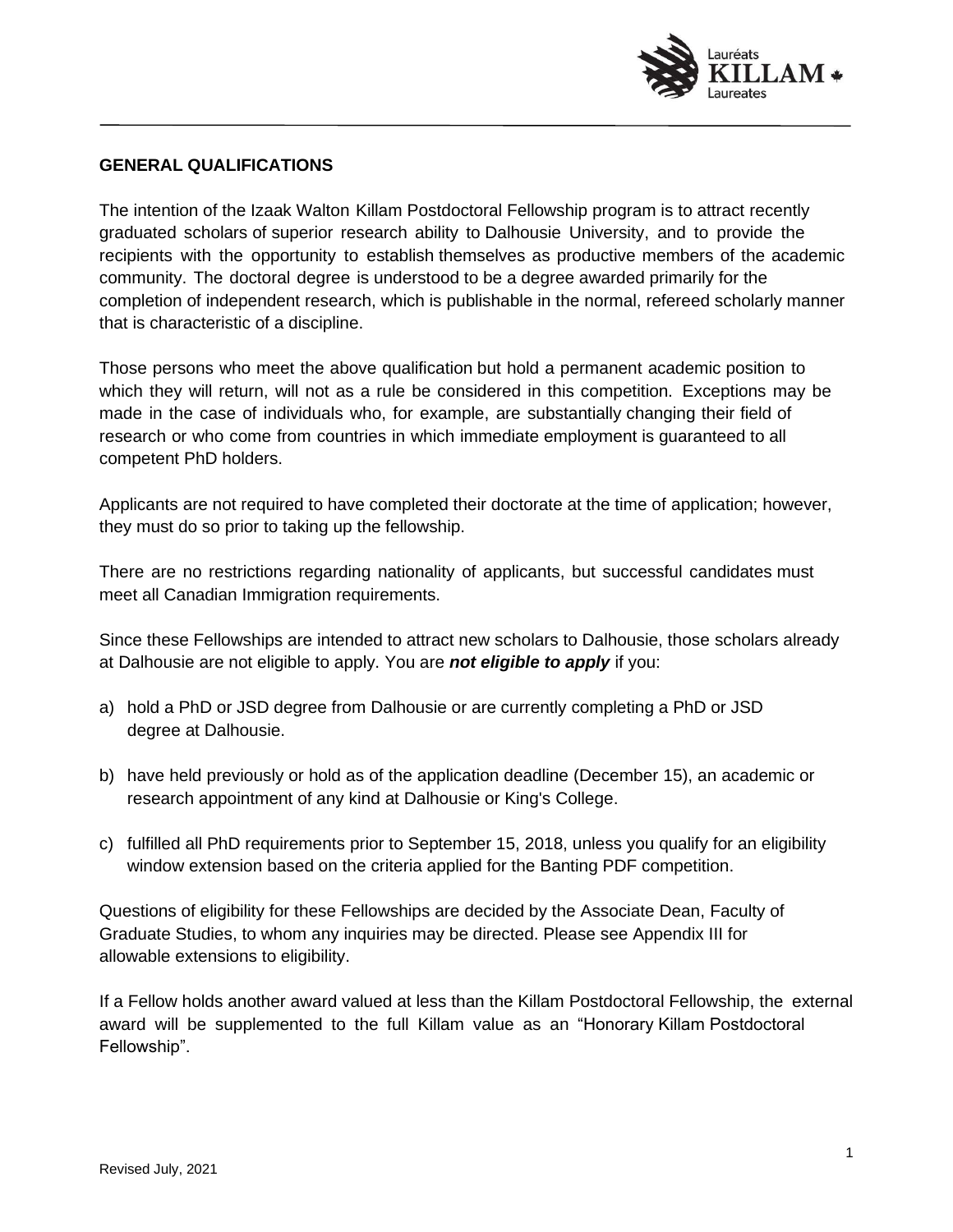

## **TENURE**

Fellowships are awarded for a term of two years. If an honorary Fellow holds external funding for less than two years, a full Killam Fellowship will be awarded for the remainder of the two-year period. A fellowship may be taken up at any time between May 1<sup>st</sup>, 2022 and January 15<sup>th</sup>, 2023 but preferably by September 15<sup>th</sup>, 2022.

#### **VALUE**

Approximately 4 to 5 new fellowships are awarded annually. The fellowships are valued at **up to** \$55,000 annually including a \$45,000 taxable stipend, full benefits and a travel allowance for transportation to and from Halifax, a one-time research allowance (\$3,000) and a conference travel grant (\$1,000).

## **RELOCATION ALLOWANCE**

Travel grants are provided to meet the cost of transportation to Halifax, by the most direct route, from the place of residence at the time of being offered the award. Grants will not exceed the cost of economy airfare for the Fellow and spouse. Unfortunately, we are not able to provide an allowance for children's travel or for personal effects.

## **TEACHING**

Fellows may engage in teaching or other similar duties in the University. Such activities must not involve more than three hours per week of the Fellow's time. No other paid work at Dalhousie or elsewhere may be undertaken by a Fellow without the permission of the Dean, Faculty of Graduate Studies.

# **DEADLINE FOR RECEIPT OF COMPLETED APPLICATIONS**

The deadline is December 15, 2021 for receipt of completed applications and all supporting documents. Applications and supporting documentation must be submitted through the [FGS](https://dalhousiefgs.secure-platform.com/a/solicitations/5/home) [Online Scholarship Platform.](https://dalhousiefgs.secure-platform.com/a/solicitations/5/home)

#### **EVALUATION CRITERIA**

Submitted applications are initially pre-screened by individual Departments, with only the top two candidates put forward for consideration by the University Killam Postdoctoral Fellowship Committee. The evaluation criteria applied at both the department and university level is equally weighted between two categories, adapted from the evaluation criteria applied In the Banting PDF competitions:

Applicant's research excellence and leadership in the research domain (50%)

• Demonstrated capacity for research excellence based on track record as defined by the quality of the applicant's research contributions (Research history and impact relative to career stage) and demonstrated capacity for leadership in the research domain as defined by the sphere of influence and impact achieved to date by the applicant (considering research programs, institutions, communities and society at large)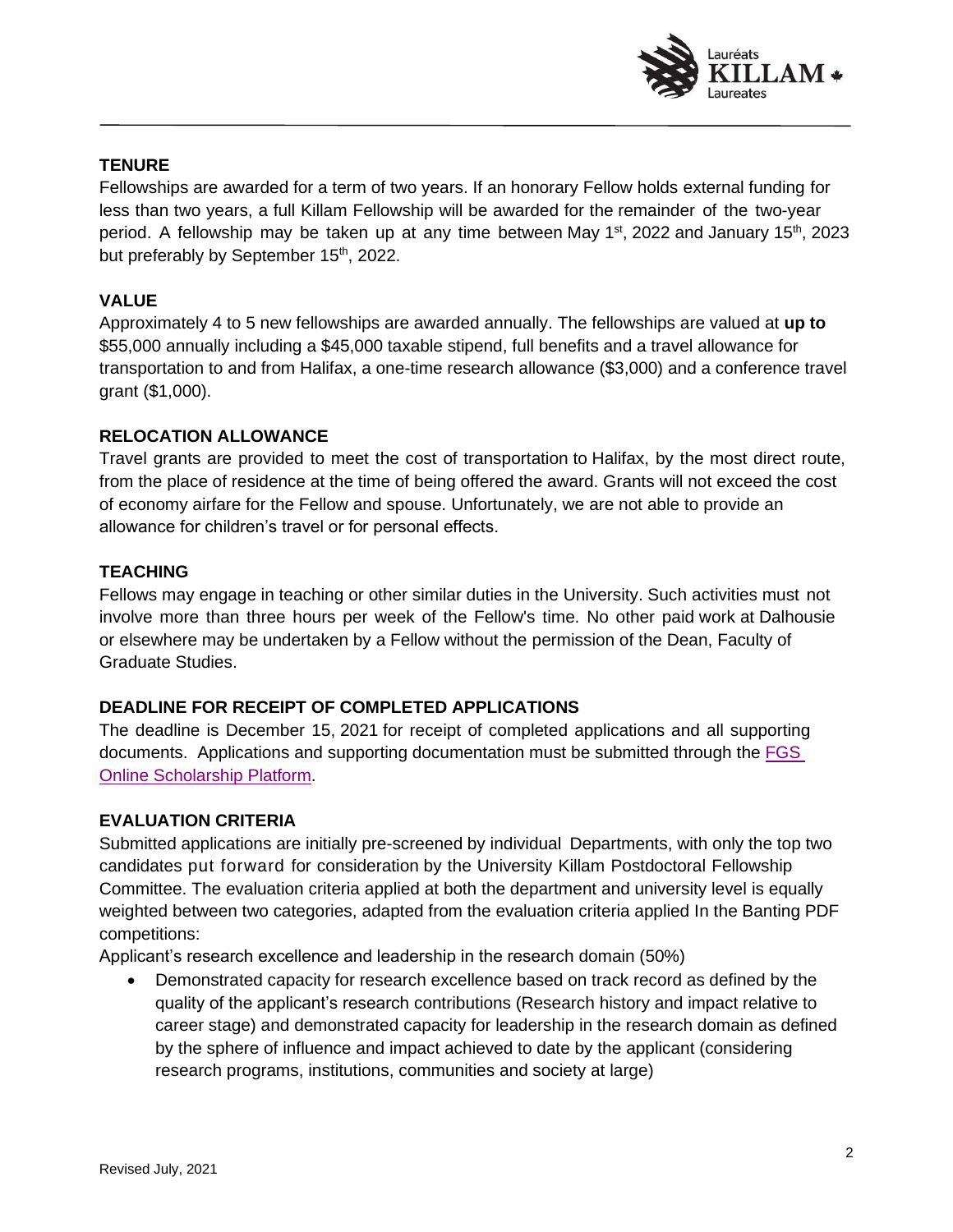

Quality of the Applicant's Proposed Research Program (50%)

• Potential of the proposed research program, carried out with the proposed supervisor at Dalhousie, to position the applicant to have significant impact through a research intensive career. Factors considered include the quality of the proposal in terms of novelty/originality, feasibility and significance; the environment in which the research will be conducted; and alignment of the proposed research with faculty and institutional research priorities.

#### **NOTIFICATION OF RESULTS**

Non-supported applicants will have their application status updated in the **FGS Online Scholarship** [Platform.](https://dalhousiefgs.secure-platform.com/a/solicitations/2/home) The results of the competition are generally announced in February, and all applicants recommended to the Dalhousie University Killam Postdoctoral Fellowship Committee are notified of the results by the Dean, Faculty of Graduate Studies. The successful candidates are notified by email and through the portal. The waitlisted and unsuccessful candidates are notified by email.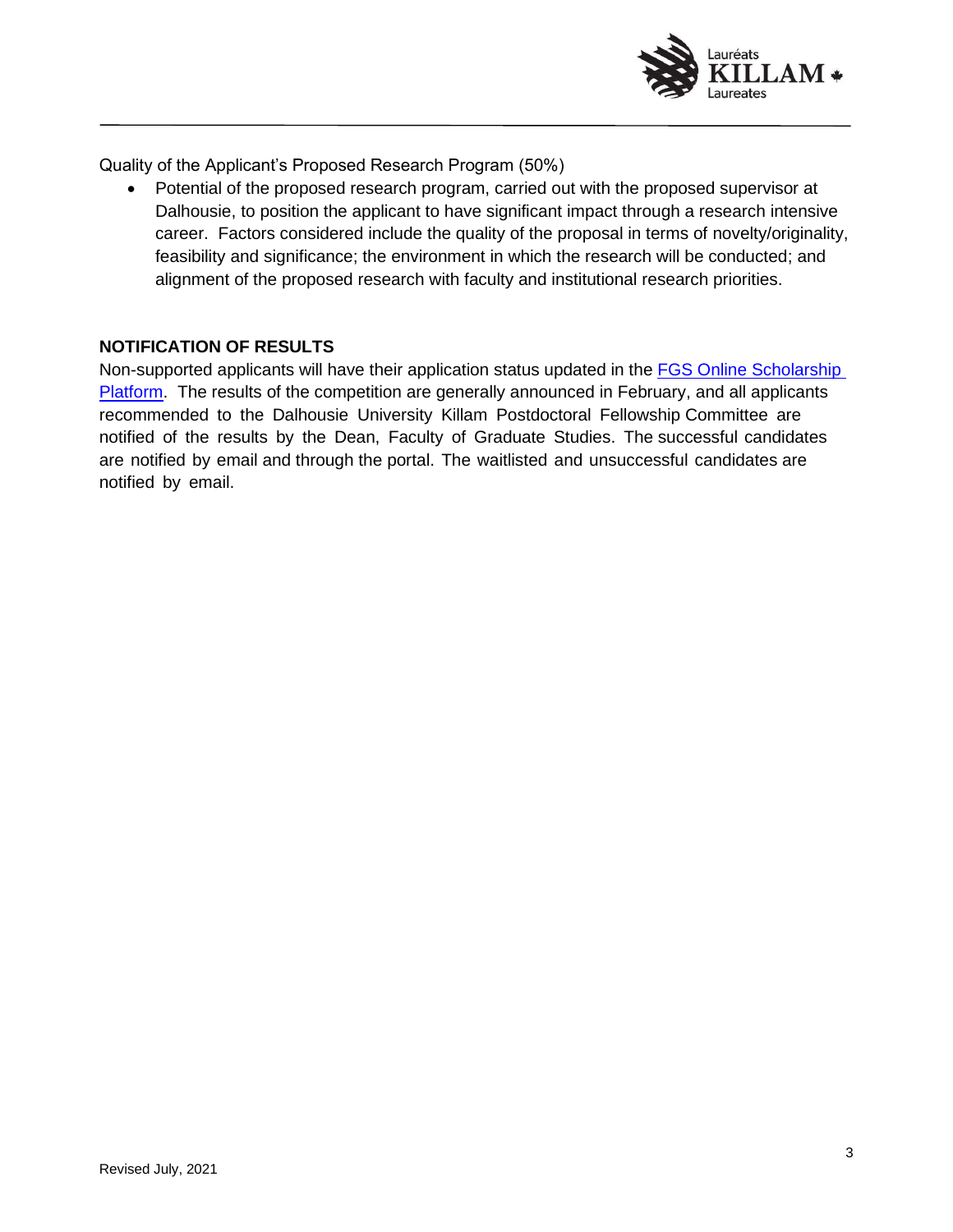

# **ADDITIONAL INFORMATION**

Additional information is available at: Killam Laureates [Dalhousie University](https://www.dal.ca/) [City of Halifax](https://www.halifax.ca/) [Province of Nova Scotia](https://beta.novascotia.ca/) [Government of Canada](https://www.canada.ca/en.html) [Working in Canada](https://www.canada.ca/en/immigration-refugees-citizenship/services/work-canada.html) [Nova Scotia Medical Services Insurance \(MSI\)](https://novascotia.ca/dhw/MSI/)

#### **APPLICATION INSTRUCTIONS**

As a first step in the application process, you should contact the Department to which you intend to apply to discuss the feasibility of your application and the potential for support from a faculty member. To complete the application, please adhere to the following guidelines:

Applications must be submitted through the FGS Online Scholarship Portal.

When completing the application and associated documents, please note the following requirements:

- 1. Use plain language and avoid technical jargon when preparing the Lay Summary
- 2. Use the Dalhousie email address of your prospective supervisor when sending the Supervisor Information and Support Letter request in the portal. It is important to follow up with your prospective supervisor to ensure that the letter is submitted by the application deadline.
- 3. When preparing your CV, note relevant employment experience, dates, employer, and position. If presently employed, state clearly whether this is a permanent position (see General Qualifications). Also include scholarships and awards and conference presentations. Maximum of six (6) pages. Documents exceeding 6 pages will be deemed ineligible You do not need to include your publication list within the CV, as a bibliographystyle publication list is uploaded as a separate document.
- 4. Provide names and addresses of **three referees** who do NOT hold an appointment at Dalhousie University. Referees should be familiar with your work and in a position to evaluate your research potential and able to provide a substantive evaluation of your ability. **Please contact these people** in advance to provide them with a copy of your CV/proposal and ensure that they are aware of the deadline to submit their reference letter (Dec. 15th). Email addresses of referees must be institutional/company/government addresses, not personal email accounts. Please note that FGS departments reserve the right to contact referees to confirm references.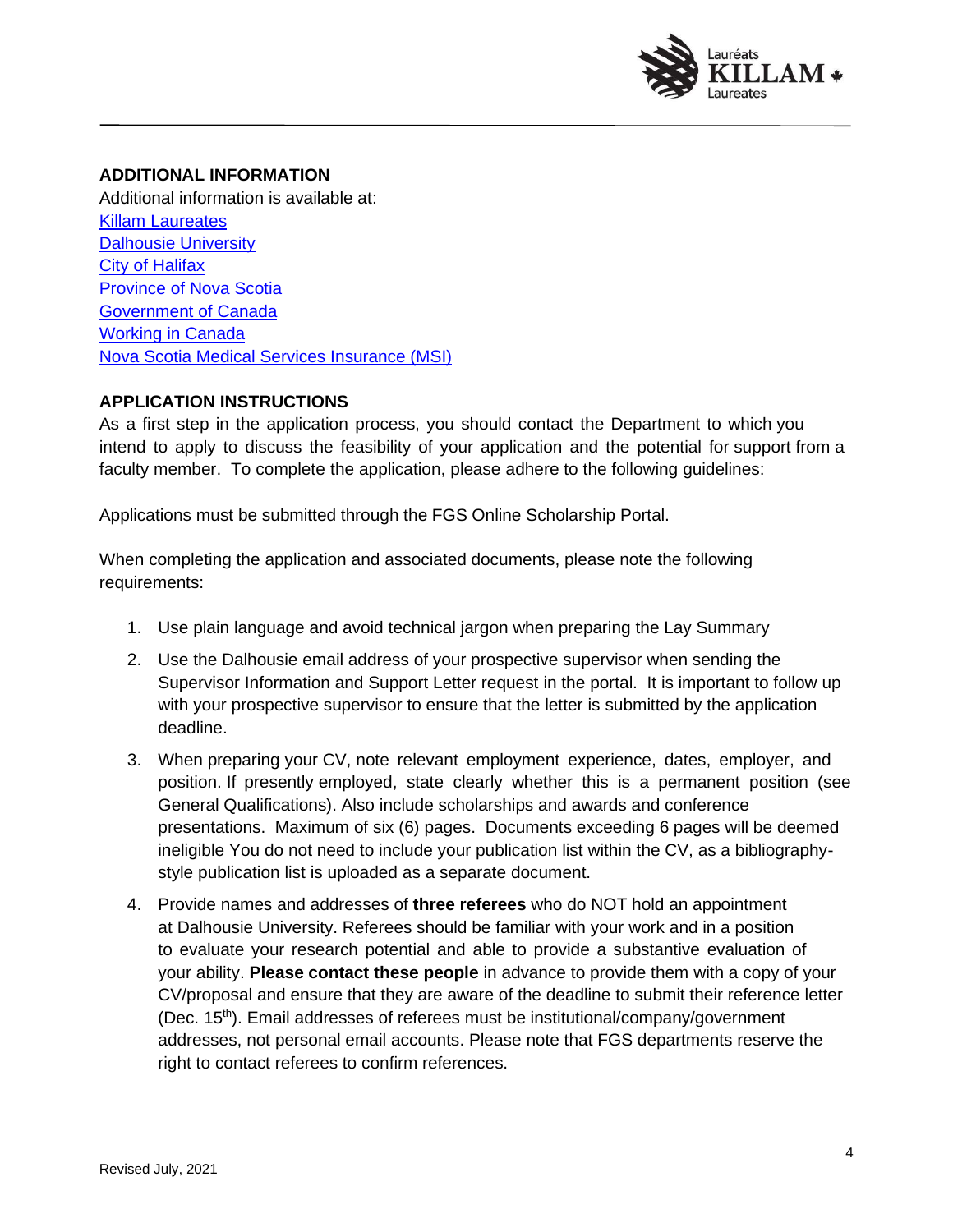

- 5. If you have completed your PhD, we require a confirmation of completion from your Doctoral University. If you have not yet completed your PhD, we require a confirmation of enrollment from your Doctoral University.
- 6. For your publication list, indicate co-authors, title, journal or publisher, and date of publications. **Do not send copies of publications.** Do not include content which is unrelated to your publication record (Such as extended elements of your CV or literature reviews tied to your research proposal).
- 7. When preparing your research proposal, note that it will be reviewed by academics from a wide range of disciplines. Use plain language and avoid the use of discipline-specific technical jargon. Be sure to highlight the significance of your intended activities and its relationship to the intended supervisor's research activity/network. There is a four (4) page limit **including references.** Proposals must be single spaced, with size 12 font and 1" margins. Attachments with more than 4 pages or with condensed font will be deemed ineligible.

Applicants assume total responsibility for ensuring that their applications are complete and received in the portal by the deadline of December  $15<sup>th</sup>$ .

Applicants should not submit any additional documentation except when specifically requested by the Department. Only the documentation submitted in the portal will be forwarded to the University Killam Postdoctoral Fellowship Committee.

#### **For further information, please contact:**

Scholarships Liaison Officer Faculty of Graduate Studies Dalhousie University Room 314, Henry Hicks Building 6299 South Street PO BOX 15000 Halifax, NS, B3H 4R2 Canada Email: [fgs.slo@dal.ca](mailto:fgs.slo@dal.ca)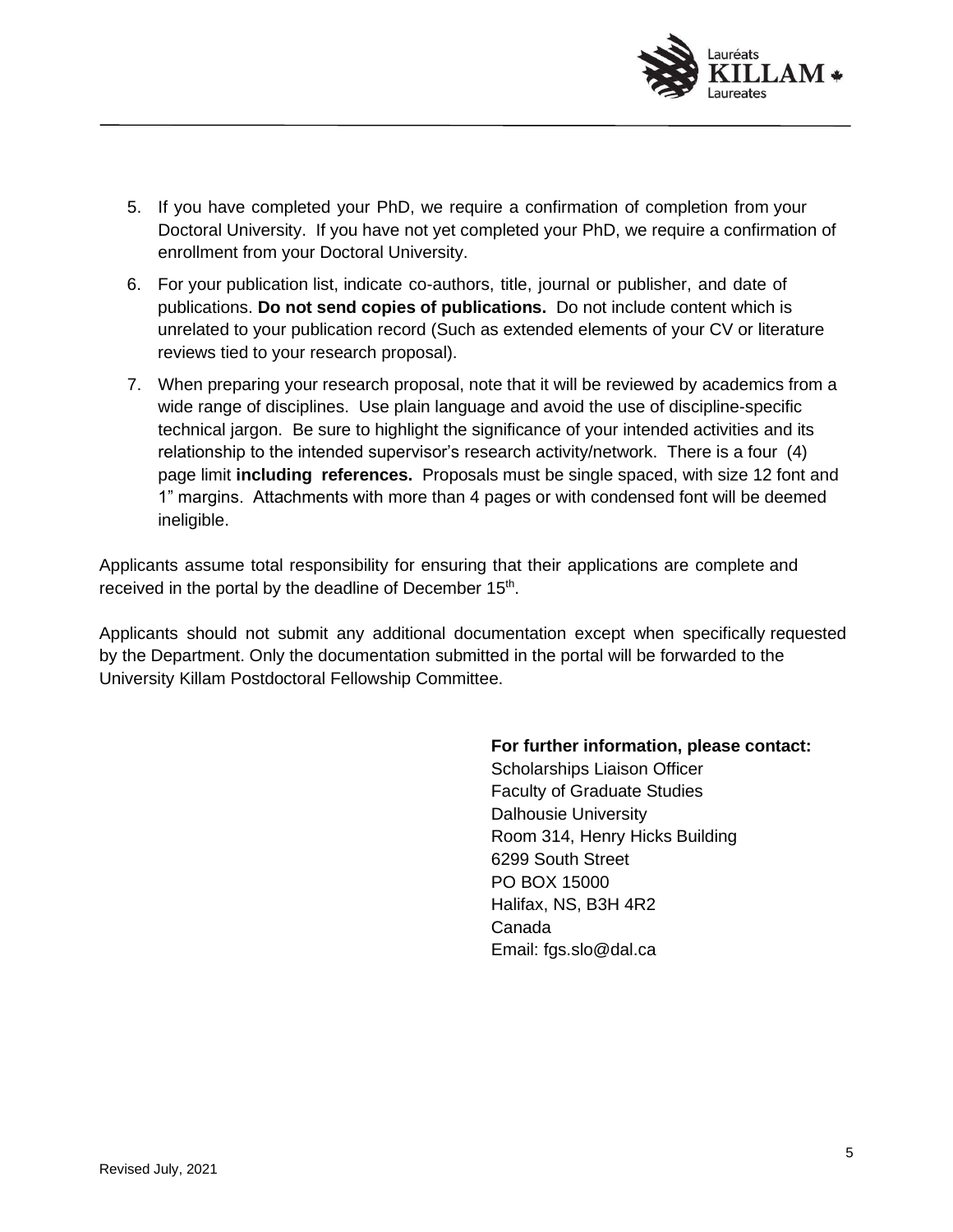

# **APPENDIX I – MSI COVERAGE**

Please visit the **MSI website** for full details on MSI coverage. The following is a summary only of coverage for employees who come to work at Dalhousie from outside the province:

#### **A: Out of Province:**

If you are a Canadian or "Permanent Resident" **moving permanently to Nova Scotia from another part of Canada**, coverage will generally begin on the first day of the third month following the date you established residency here. For example, if you established residency in Nova Scotia on September 27th, MSI would provide coverage on December 1st. Contact your previous province to ensure your coverage is maintained until your Nova Scotia coverage begins.

#### **B Out of Country:**

If you are a returning Canadian Citizen or a returning "Permanent Resident" moving permanently to Nova Scotia from outside Canada, MSI will provide first day coverage. People moving to Nova Scotia from outside the country, who hold a **Work Permit**, are eligible to apply for MSI upon their arrival in Nova Scotia, provided they will be remaining in Nova Scotia for at least one full year and have signed a declaration. The worker cannot be absent from Nova Scotia for more than 31 days, except during employment. Coverage will begin on the date of arrival in Nova Scotia or the date the Work Permit was issued, whichever is the later date. For continuous coverage, a copy of the renewed Work Permit must be submitted, and a new declaration form must be signed each year.

**Children under the age of 19** are granted coverage on the same basis as their parents once the applicant has gained entitlement.